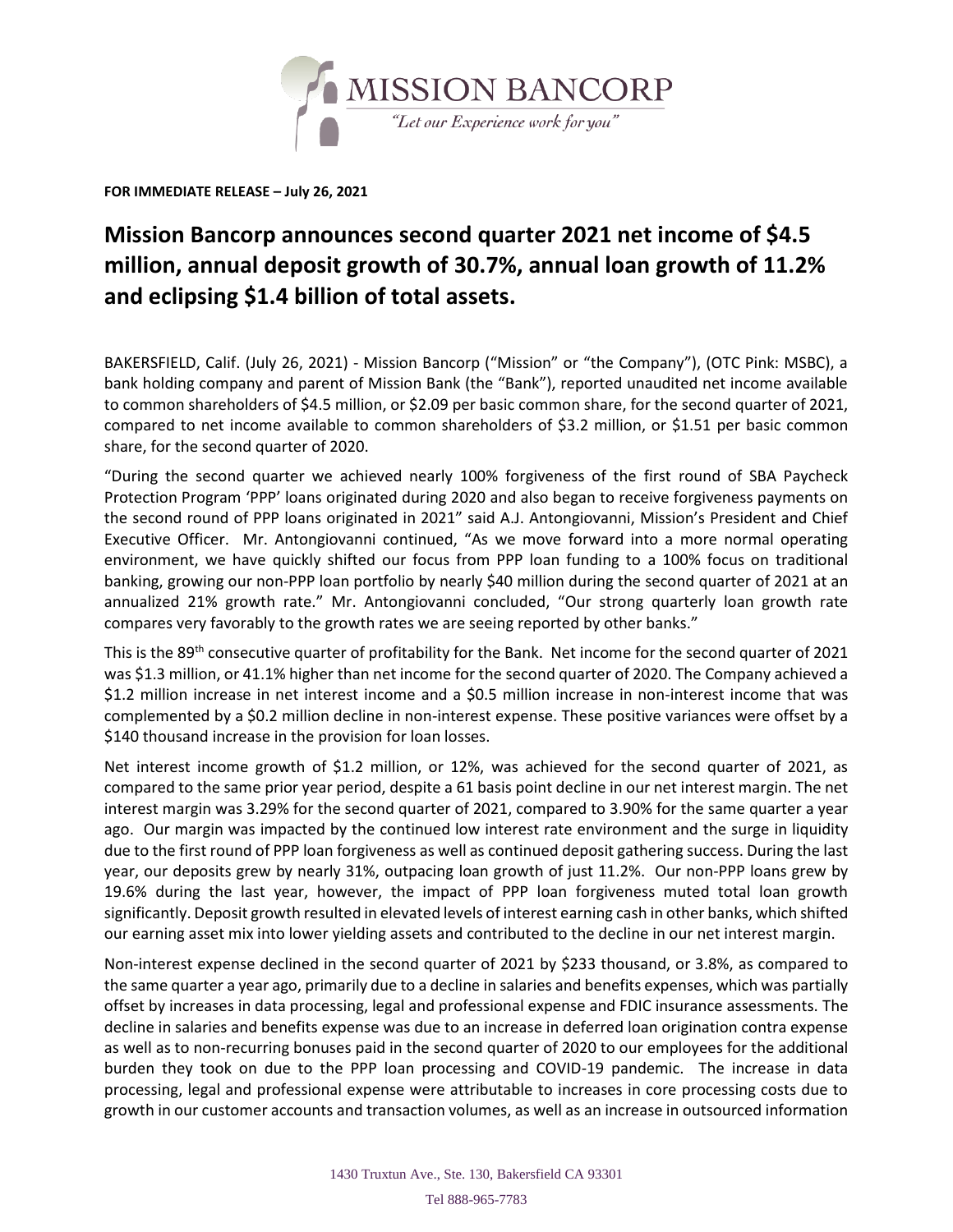technology support and the implementation of our new loan processing system. FDIC insurance assessments increased in the second quarter of 2021, as compared to the same quarter last year, due to the increase in the size of our balance sheet which determines our assessment base.

Non-interest income increased by \$474 thousand, or 39.1%, for the second quarter of 2021 as compared to the second quarter of 2020. The majority of the increase was driven by increases in the gain on sale of both investment securities and SBA loans. Other increases included 1031 Exchange fee income and deposit service fee income.

The provision for loan losses increased by \$140 thousand for the second quarter of 2021, as compared to the same quarter a year ago due primarily to a greater amount of non-PPP loan origination. Our allowance for loan losses as a percentage of total gross loans ("ALLL ratio") was 1.27% as of June 30, 2021, up 16 basis points from 1.11% as of June 30, 2020. The ALLL ratio at both June 30, 2020 and 2021 was impacted by SBA PPP loans which carry a 0.0% ALLL ratio due to the 100% guarantee from the SBA. If we removed the PPP loans from our ALLL ratio calculation we would have reported a 9 basis point increase in the ALLL ratio from 1.31% at June 30, 2020 to 1.40% as of June 30, 2021. The primary reason for the increase in the ALLL ratio over the last year is qualitative factor adjustments and was not related to any actual known deterioration in the credit quality of our loan portfolio.

The Company's return on average assets was 1.28% for the quarter ended June 30, 2021, compared to 1.22% for the same prior year period. The Company's return on average equity was 16.84%, for the quarter ended June 30, 2021, compared to 14.32% for the second quarter of 2020.

Total assets grew by 29.8% over the last year to \$1.4 billion at June 30, 2021, compared to \$1.1 billion at June 30, 2020.

Mission's loan growth rate remained strong despite the challenging lending environment created by the COVID-19 pandemic. We attribute this success in large part due to continued execution of our De Novo expansion strategy. Total loans grew by \$90.5 million, or 11.2%, to \$897.5 million over the last year. Exclusive of the net impact of PPP loan originations and forgiveness, our loan portfolio grew by \$133.8 million, or 19.6%, through the year ending June 30, 2021. Over 45% of our non-PPP loan growth is attributable to our new San Luis Obispo, California business banking center.

The Company's deposit growth continues to outperform our peers. Over the last year total deposits have increased by \$303.0 million, or 30.7%, to \$1.3 billion and non-interest-bearing deposits continue to represent a majority of total deposits at 56.9% of total deposits. Non-interest-bearing deposits grew by \$158.1 million, or 27.5% during the last twelve months.

As previously reported, the Company issued an additional \$12.0 million of subordinated debentures on April 7, 2021, for a term of 10 years with the first five years at a fixed rate of 3.75% and the last five years at a rate of 3-month SOFR plus 298 basis points.

Shareholders' equity increased \$18.4 million, or 20.1% to \$110.5 million at June 30, 2021 compared to \$92.0 million at June 30, 2020. The increase in equity is due to strong earnings over the past year. Compared to the second quarter of 2020, book value per share increased by \$7.75, or 17.8%, to \$51.39 at June 30, 2021.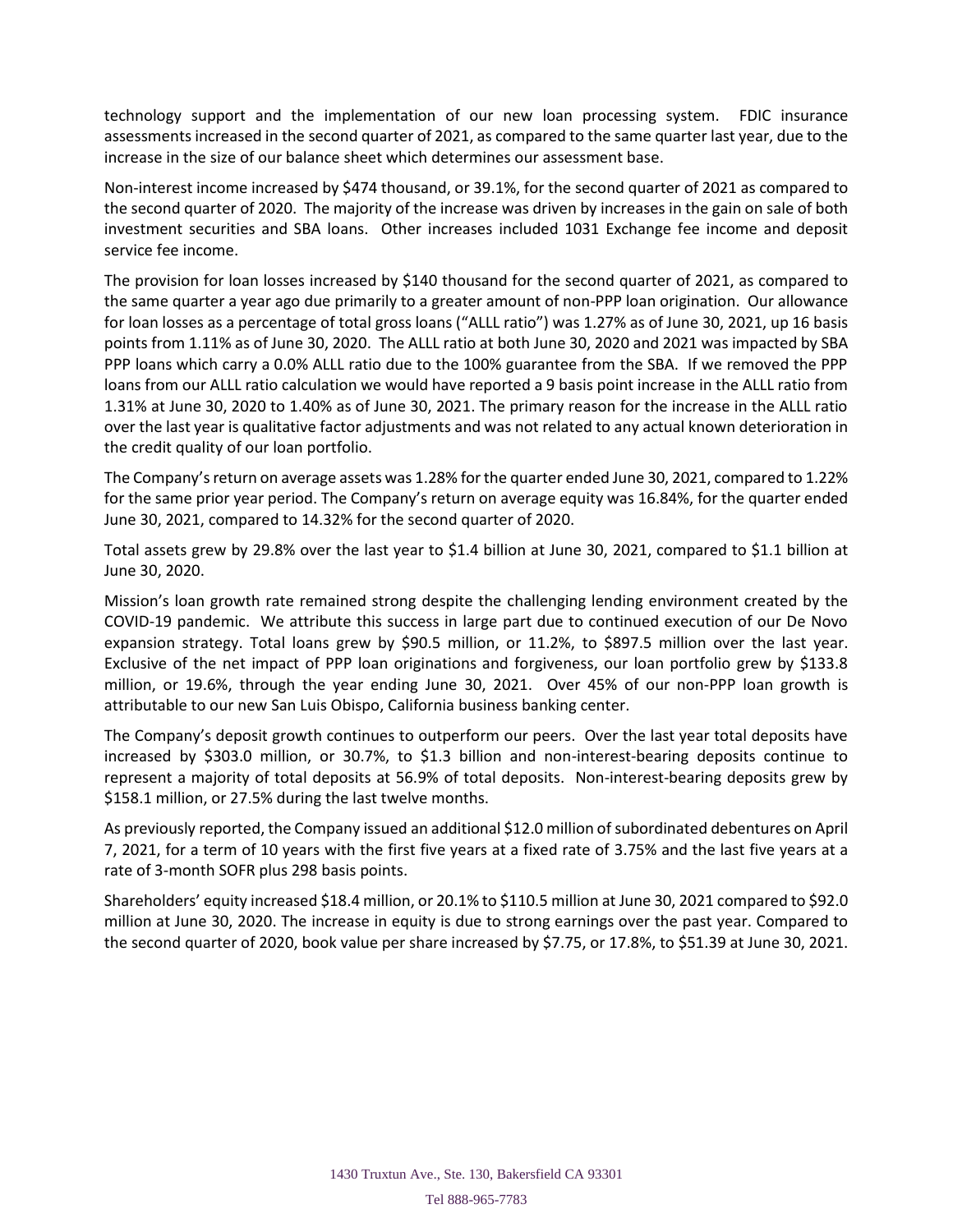Mission Bancorp is the parent holding company of four wholly owned subsidiaries, Mission Bank, Mission 1031 Exchange, LLC, Mission Community Development, LLC, and Nosbig 88, Inc. Mission Bancorp is headquartered in Bakersfield, California and has nine Business Banking Centers, serving the greater areas of Bakersfield, Lancaster, Mojave, Ridgecrest, San Luis Obispo, Stockton and Ventura, California.

Contacts: A.J. Antongiovanni, President and Chief Executive Officer 661.859.2517 Jason Castle, Chief Financial Officer 661.437.4418